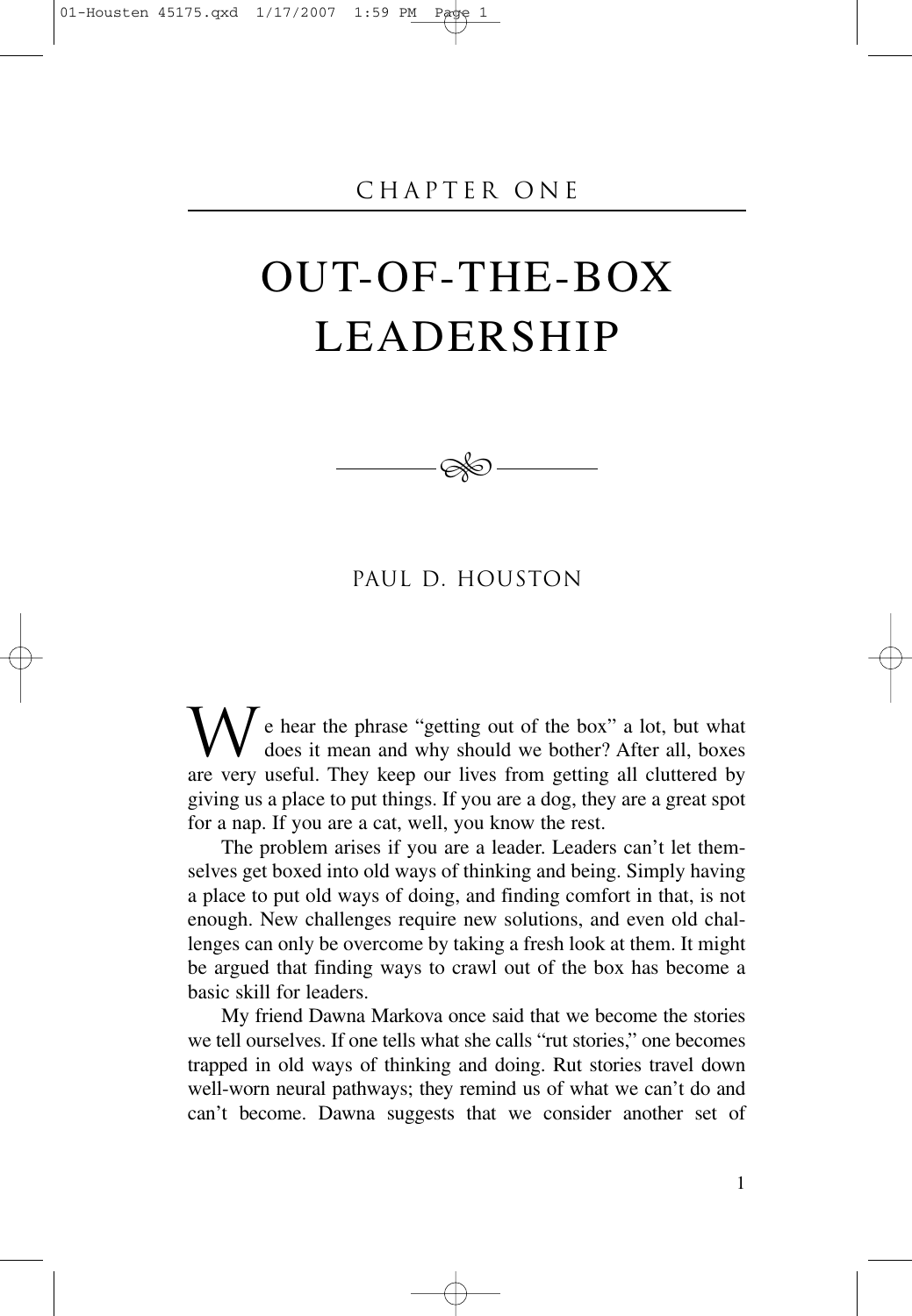#### 2 Out-of-the-Box Leadership

stories—what she calls "river stories." River stories take us to new places, but they can be scary because they take us to the unknown.

For many years, I have had a thing about bridges. I don't like driving over them. My palms get sweaty, and I clench the steering wheel tighter than a child holding a Popsicle. I once described this to a friend, who suggested that I had a "phobia" about bridges. I did not, I protested, because phobias are irrational fears, and there is nothing irrational about being afraid of bridges. Bridges take us from what we know to what we don't know—from a place that is familiar and safe to someplace that may be less safe.

And yet that is exactly the role of education and leadership. The role of an educational leader is to build a bridge and lead people across it, because it is only by crossing that bridge that people can find a new place to stand. Leading people to discover their river stories, and helping them build their bridges, is at the heart of leadership. But that can only happen when the leader is prepared to climb out of the familiar box that has held him or her and be willing to confront the possibility

*The role of an educational leader is to build a bridge and lead people across it, because it is only by crossing that bridge that people can find a new place to stand.*

 $\ll$ 

of the unknown.

The problem is that there aren't places to learn how to get out of the box. It requires that one push one's own limits and perspectives. It involves changing the lens and the angle of vision. Cognitive scientists describe this as "lateral thinking."

Lateral thinking involves consciously changing your mental seat to get a different view of the action. Lateral thinking is searching for related things in apparently unrelated activities. It is forging new paths to old places and taking old modes of transportation to new destinations.

I used to enjoy the comedian Jonathan Winters. His act involved using a simple item as a prop and then making up different stories, with the same item becoming a different thing with each story. Lateral thinking. Today's world requires us all to become Jonathan Winters, making the familiar new and the known fresh. That is outof-the-box leadership.

Today we find education stuck in place. Oh, certainly some progress has been made. Schools today are superior to any in our history. Yet there has never been more dissatisfaction with schools. Quite simply, the problem is this: *Schools have been making incremental progress in an exponential environment.* We have gradually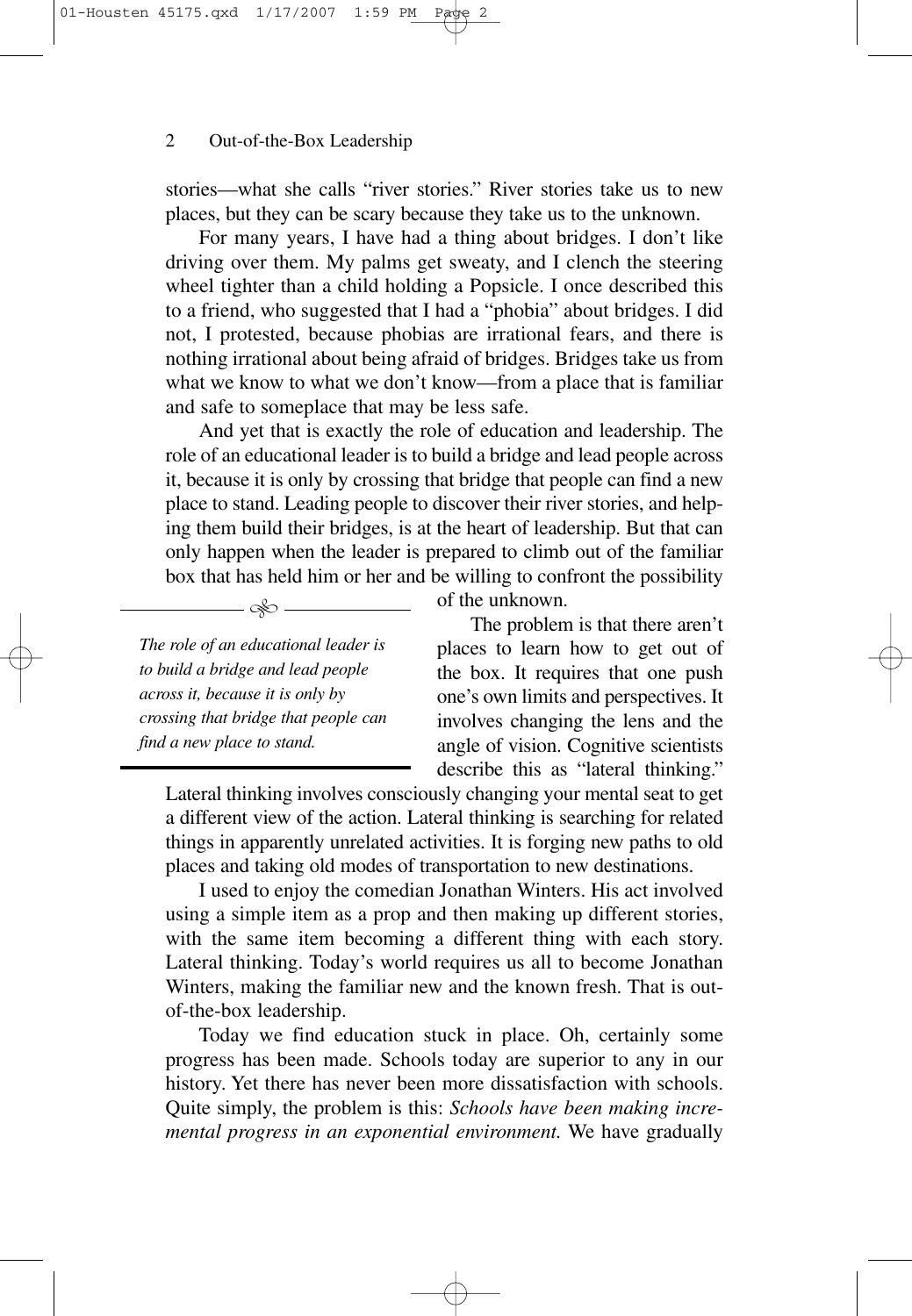#### Out-of-the-Box Leadership——3

been improving education while the deteriorating social conditions surrounding families and children have confronted us with all sorts of new challenges, and the escalating demands of society and the workplace have forced upon education a much higher expectation.

Therefore, if we continue to improve the way we have, in a few

years we'll be even better than we are today—and further behind. This calls for transformative leadership, and that can only come by thinking differently about our problems. As an exercise in out-ofthe-box thinking, let me raise one

01-Housten 45175.qxd 1/17/2007

*Quite simply, the problem is this: Schools have been making incremental progress in an exponential environment.*

 $\ll$ 

example that might illustrate how we must begin to think. It involves the concern over our international competitive position and what we should be doing about it educationally.

During the last few years, we have developed a growing concern about our global competitiveness, particularly in relation to the rising powers of India and China. This is similar to concerns in the 1980s about Japan and Germany, but this time the competition looms larger and the stakes are higher. This topic has been in the news, bandied about by CEOs and governors; it was a centerpiece of President Bush's 2006 State of the Union address. The hysteria could best be described as "the Asians are coming, the Asians are coming." And there is no doubt that the ascendance of China as an economic power and India as a place where many U.S. jobs go to die are legitimately raising concerns. Thomas Friedman, author of the best-selling book, *The World Is Flat,*<sup>1</sup> makes the case persuasively. Friedman suggests that, with the ascendance of China and India, the United States will have to run faster just to stay in place.

Today, hardly a CEO can be found who does not look with awe and concern at what is happening on the other side of the world. Many U.S. businesses have shipped jobs to both India and China. As with every previous threat to U.S. dominance, U.S. schools have been called to account for not producing enough engineers and math and science workers to compete with this rising threat. The educational solutions offered are that we should make our students work harder and study more math and science. Moreover, it is thought that we need more and harder tests to motivate them to do this.

The problem with the current thinking is that the problem just isn't that simple. First, the math doesn't add up for the United States.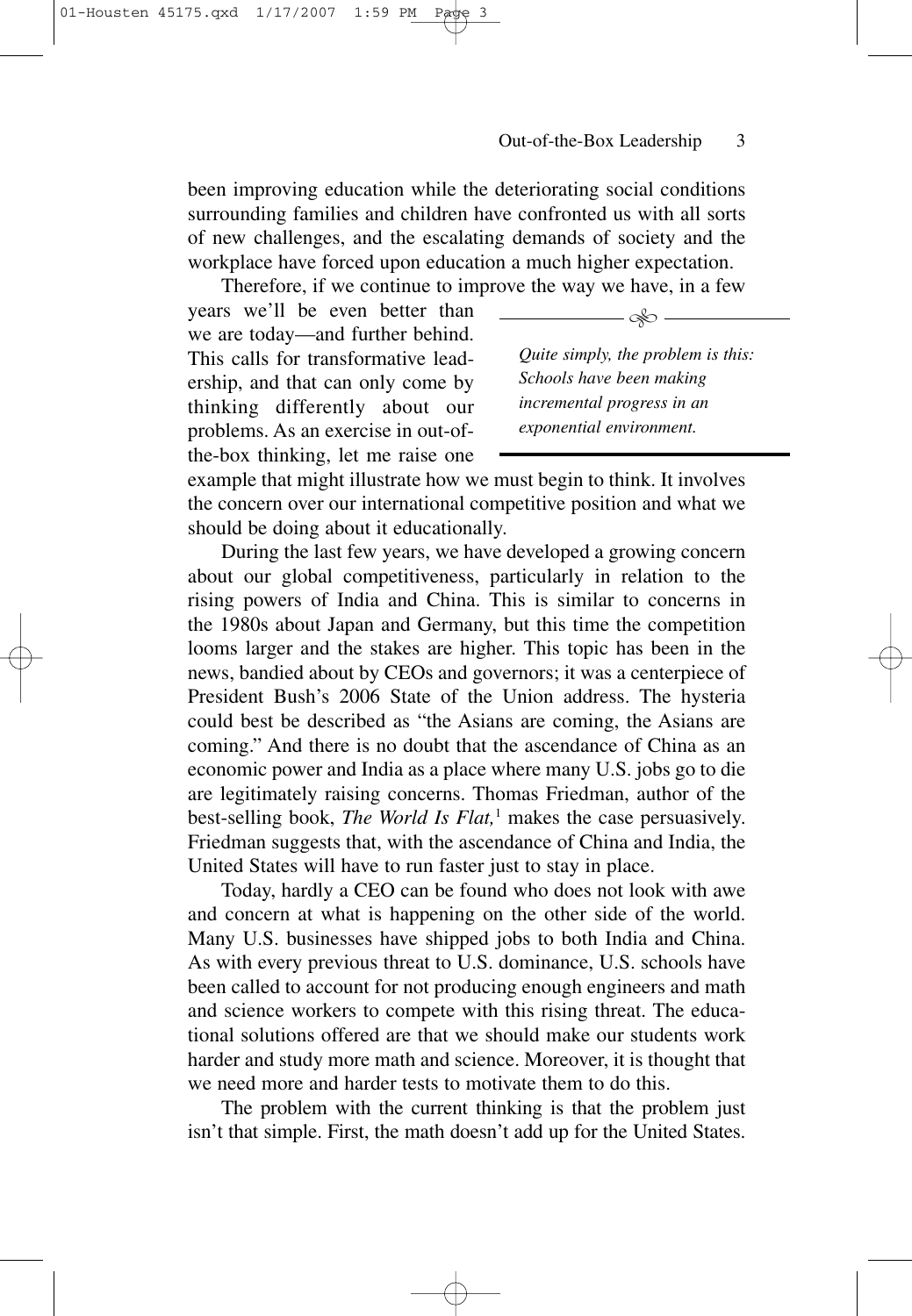#### 4——Out-of-the-Box Leadership

Both India and China are massive countries. They need only to educate their elites and they would still have a gigantic edge in available knowledge workers. In the United States, we could make all our children high-tech workers and we would still be outnumbered. Furthermore, an engineer in either India or China will work for a fraction of the wages of his or her U.S. counterpart. To remain competitive, our workers would have to take monumental pay cuts and reductions in lifestyle simply to hold their own with Beijing and Bangalore. Left at this point, despair seems the only rational response.

The good news is that there is more to the story. Put most simply, the United States should compete at what it has always done best: being the innovative engine that drives the rest of the world economy. To do that, of course, will require increased efforts at producing more highly talented engineers and technical workers. To accomplish this, we must improve the way we teach math and science by making these subjects more engaging to students.

*The United States should compete at what it has always done best: being the innovative engine that drives the rest of the world economy.*

 $\ll$ 

But there is a larger issue emerging. Daniel Pink, in his provocative book *A Whole New Mind*,<sup>2</sup> has gone so far as to declare that the Information Age is nearing an end and that we are entering the Conceptual Age. He argues that the dominance of our left-brain–

driven world, where everything is sequential and logical, is giving way to a more right-brained society that focuses on creative, holistic skills.

Pink suggests that if you have a job that can be done by a machine, done more cheaply, or done somewhere else, you have cause to worry. Those who do conceptual and creative work design, storytelling, and the like—will dominate in this new age. Pink turns the current discussion upside down. It isn't about how many engineers a nation has; it's about the artists and poets who can create the new meaning necessary in a conceptual world.

Richard Florida, in his *Rise of the Creative Class,*<sup>3</sup> makes essentially the same argument. The future belongs to the creative. They will be the leaders, the learners, and the earners of the new age. It is not the programmers in India who will dominate; it is the people who conceive of the work the programmers should do who will "rule." Already we know that most of the places where the United States has an economic edge are those where our creative workers have gone before.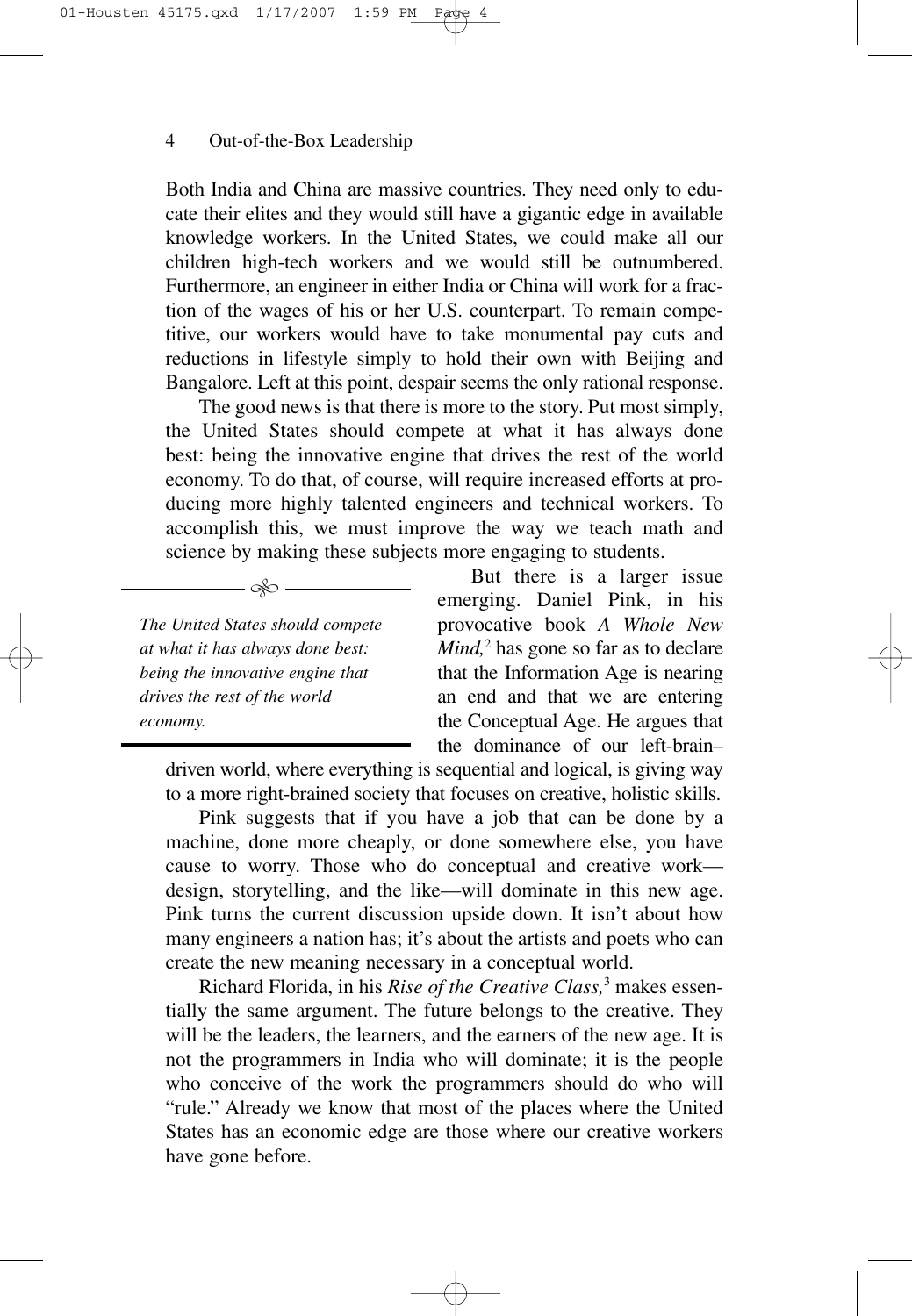#### Out-of-the-Box Leadership——5

For example, our popular culture, best exemplified by the entertainment industry, is a major export for us; in fact, one might argue that "the American century," as some called the last century, came about not simply because of our economic or military might, but because we were the source of the images and sounds savored by people around the globe. Even our high-tech industries have found their dominance at the edge of this work—creating new concepts of the way work should be done, or "imagineering" (as Disney calls it) new ways of doing things. Although it is important that our children be educated to be conversant and comfortable with math and science, and though we certainly need to continue to produce our fair share of technical workers, the future will not be created by these folks—it will be created by those who can dream bigger and more innovative dreams. -

The implications for education are profound. We must reexamine how we are teaching children and what we are teaching them. I was one of those students who grew up hating math and science. I wasn't

*We must reexamine how we are teaching children and what we are teaching them.*

much happier with social studies and language arts. As an adult educator, I finally came to understand why. When I became superintendent of schools in Princeton, New Jersey, I was thrown into an environment rife with Nobel laureates and world-class theoretical mathematicians and physicists. Talking with them, I made a profound discovery. I found that the math I learned in school had the same relationship to mathematics as a log has to a blueberry.

Mathematics isn't about mastering rules; it is about discovering the *elegance* of a well-stated problem. And science is not about mastering element tables and formulas; it is about seeking out the *mysteries* of the universe. Likewise, social studies isn't about dates and events; it is about *understanding the human condition.* And literature is a way of coming to *understand* more about *ourselves.*

If we expect our children to become more adept at all these subjects, we must begin to educate our teachers to be more creative in the way the material is presented, as well as more knowledgeable about their subject matter. Teachers must be *designers* and *storytellers.* They have to get out of the box! Moreover, school leaders must reassess their roles as instructional leaders. How do we reinvent the learning process so it is meaningful and engaging for students, so they are motivated by more than a test or benchmark?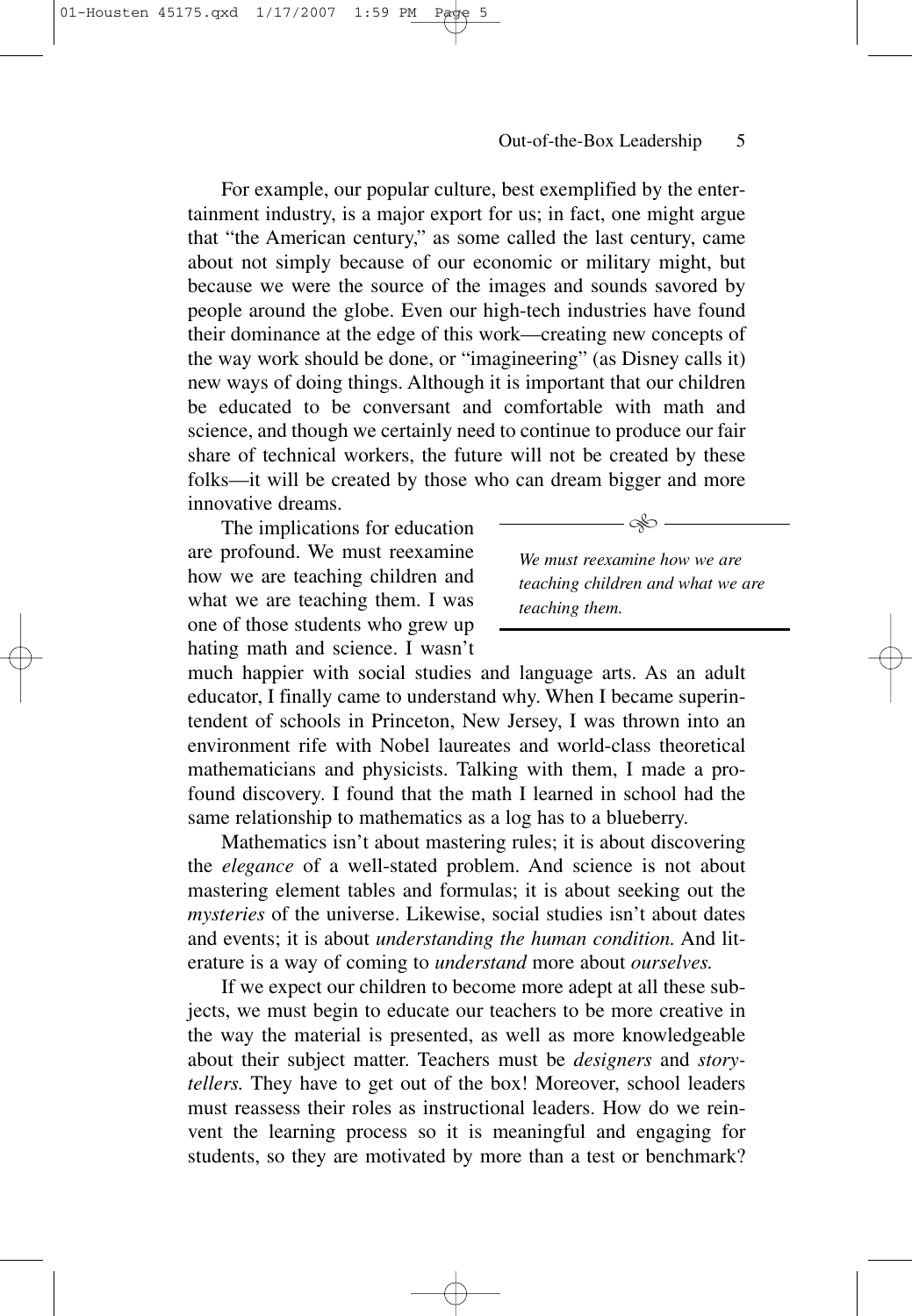#### 6——Out-of-the-Box Leadership

As one student said, quoted in a recent cover story in *Time* magazine on the current science crisis, "I associated engineering with long, boring assignments. No one showed me why it was cool."4

 $\ll$ 

*How do we reinvent the learning process so it is meaningful and engaging for students, so they are motivated by more than a test or benchmark?*

We must find a way to make learning relevant and "cool." We can only do that by having teachers who are supported in their creativity. The question becomes, How can we recruit and support teachers who see themselves as artists?

Sadly, the way we are currently

approaching schooling in the United States, we are destined to become a third-rate economy and a Third World power. That is because we are forfeiting our greatest edge by walking away from what we do best. In a recent commentary in *Newsweek* magazine, Fareed Zakaria, editor of *Newsweek International,* described his conversations with various people in Asia about education.5 China has increased their spending on colleges and universities tenfold in the past decade. This comes at a time when U.S. states, which cut taxes during the boom years of the1990s, are now struggling to hold their own in education spending, and when the recently proposed federal budget reduces support for education by more than \$12 billion. Clearly it will be hard to maintain our edge without investment. Again, the recent story in *Time* magazine pointed out that the United States has slowed its investment in research and development at the very time that other countries have accelerated theirs. The United States currently ranks seventh in percentage of GDP spent on research.

But money is not the only issue. Zakaria talked with the minister of education in Singapore, a city-state whose education system is often compared to that of the United States. Singapore is the top-ranked performer on science and math global rankings for schoolchildren. Zakaria asked the minister to explain why it is that even though the Singaporean students do so well on these tests, when you look at the same students 10 to 20 years later, few are world-beaters. U.S. students, by contrast, test much worse but seem to do better in life and in the real world—particularly as inventors and entrepreneurs.

The minister explained that both countries have meritocracies— America's, based on talent; Singapore's, on test scores. Since there is much to the intellect that we cannot test effectively—such as creativity, curiosity, ambition, or a sense of adventure—the tests don't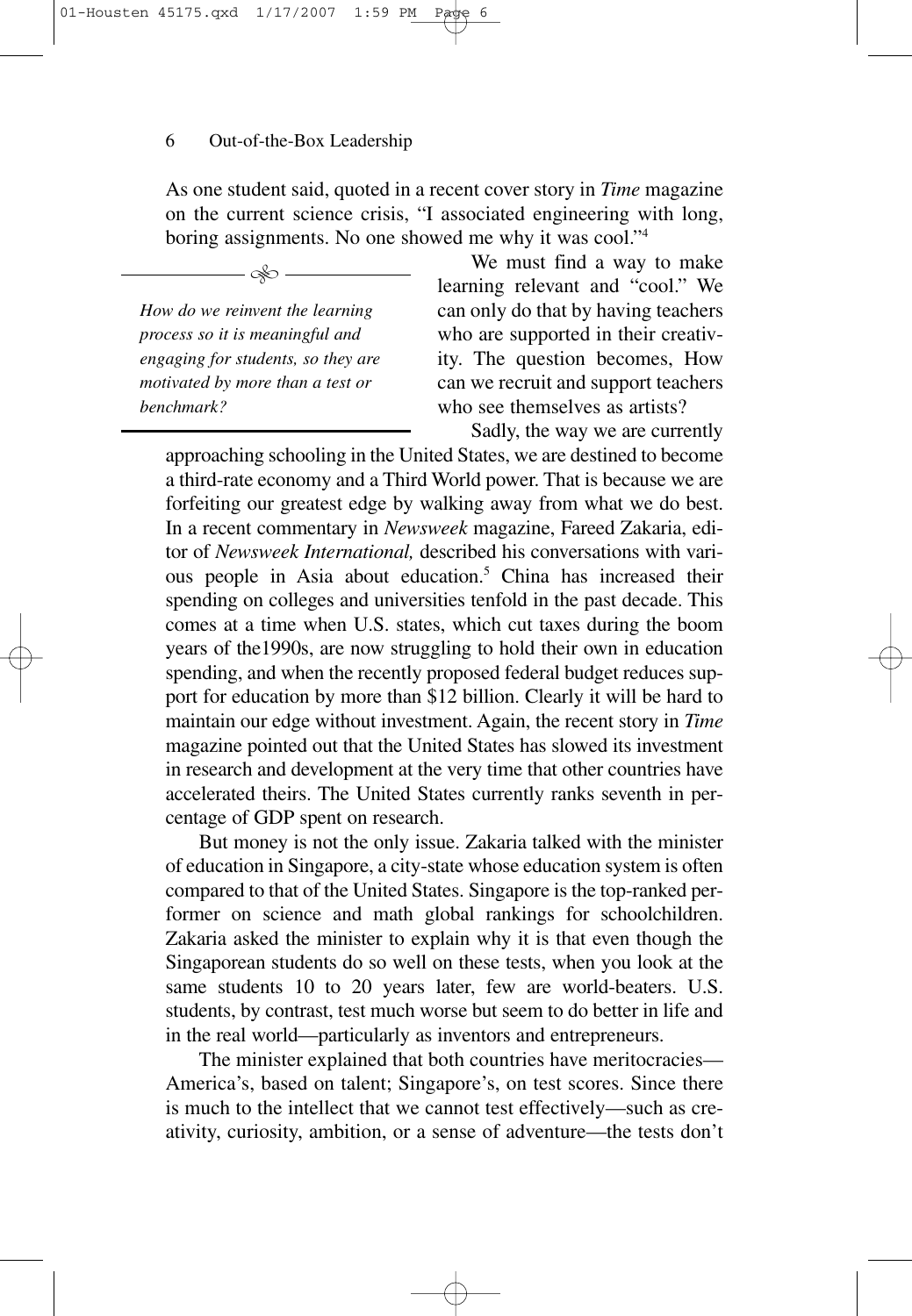#### Out-of-the-Box Leadership——7

account for America's edge. The minister went on to explain that America's culture of learning challenges conventional wisdom, even to the point of challenging authority. He also suggested that these are the areas in which Singapore must learn from America. He finished by explaining that the problem in America is that poor children are not brought along and the very bright are allowed to coast.

The United States is currently caught up in a frenzy of test-based reform, ostensibly aimed at those who most need not to be "left behind"—those who are not "brought along." The problem is that this authoritarian model, which emphasizes the achievement of the left brain, is doomed to failure—along with many of these same children. But it will *not* be the failure of students not testing well. There is every indication that when emphasis is placed upon tests, the scores increase. Just ask Singapore. But here's the big question: Will this increase lead to increased life success for these students?

That brings us back to the premise of Daniel Pink's work: that the future belongs to the creative. The "test and tremble" model of school reform that is the current craze, which values high scores over broader success, is unlikely to move us toward a more conceptual and creative society. In fact, with the emphasis placed so

*The authoritarian model, which emphasizes the achievement of the left brain, is doomed to failure along with many of these same children. But it will* not *be the failure of students not testing well.*

 $\ll$ 

solidly on basic reading and math, the "right-brained" activities that Pink espouses (art, music, and creative expression) are being squeezed out of the curriculum.

Ellen Langer, in her book *Mindfulness,*<sup>6</sup> suggests that an education based on an outcomes model in fact leads to "mindlessness." She points out that from kindergarten on, the focus of schooling is usually on goals rather than on a process to achieve them. She points out that, "when children start a new activity with an outcome orientation, questions of 'can I' or 'what if I can't' are likely to predominate, creating an anxious preoccupation with success or failure rather than on drawing on the child's natural, exuberant desire to explore." Brain researchers tells us that fear inhibits cognitive ability by shutting down the synapses. A model of education based on coercive strategies is doomed to undo the very thing it is trying to accomplish: a smarter and more capable America.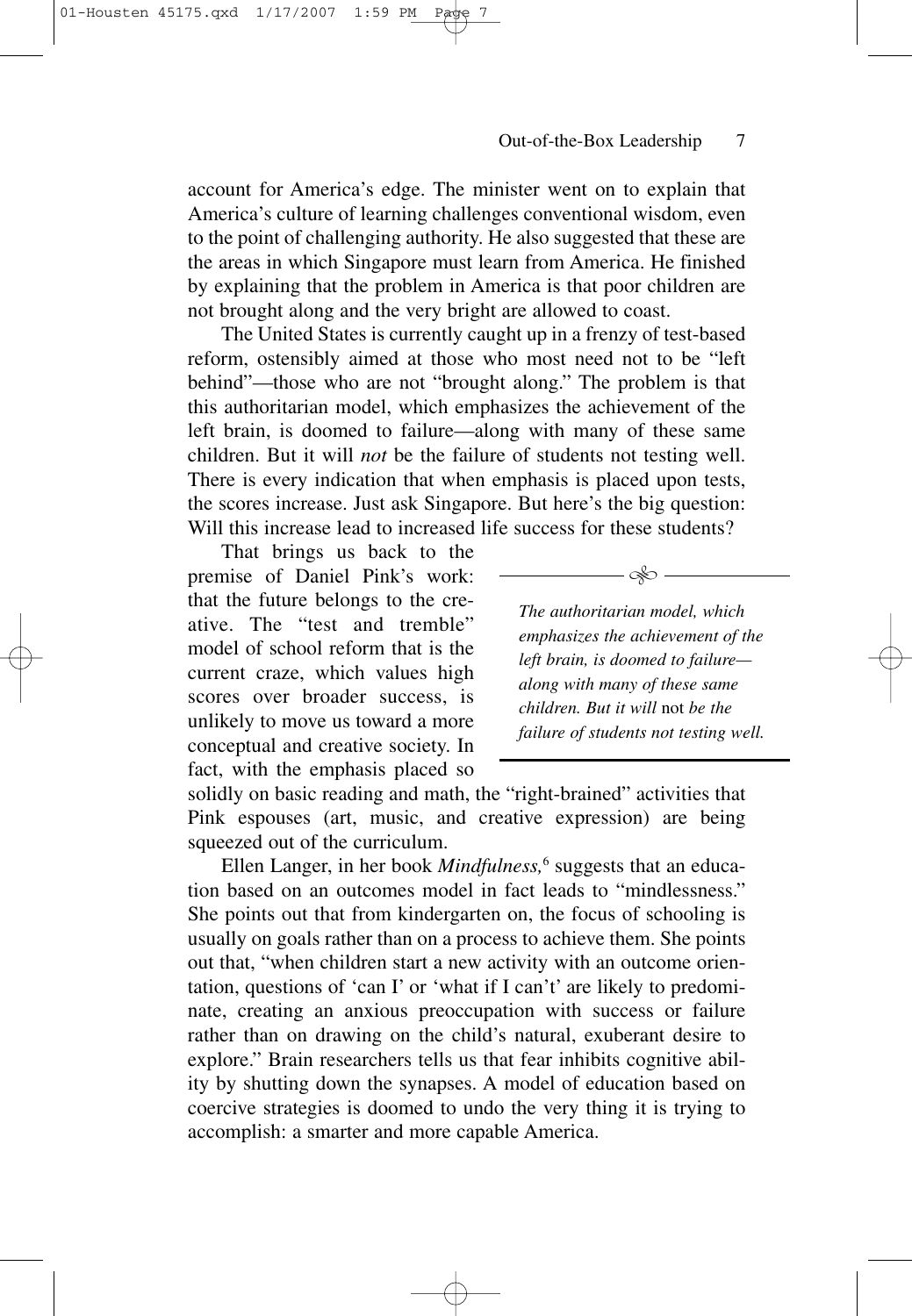#### 8 Out-of-the-Box Leadership

The major goal of U.S. education under No Child Left Behind is to "close the achievement gap," a gap that is based on the same issues raised by the minister of education from Singapore—the fact that America has a large underclass that has not been educated to the highest possible levels. This problem is pretty universally accepted, both within our borders and beyond them. The question is whether an educational model that focuses on outcomes and deficits will close the gap or whether a different approach is called for—one that focuses on a broader definition of education and that focuses on assets.

*The question is whether an educational model that focuses on outcomes and deficits will close the gap or whether a different approach is called for—one that focuses on a broader definition of education and that focuses on assets.*

 $\cdot \infty \cdot$ 

When it comes to poor and minority children, the irony of our current educational angst is that many of the same children who cannot read well can create and remember incredibly complex song lyrics set to hip hop music. In fact, much of America's creativity in music came from blues, jazz, rock and roll, and rap—all products of the so-called underclass. Moreover, children who cannot spell "systems

thinking" may demonstrate an understanding of the movement of 10 people on the basketball court who are moving through time and space at high speeds, and may be able to anticipate future moves and create elegant responses to them on the run. This is the epitome of systems thinking. Children with limited English proficiency, who have trouble following a teacher's instructions, can shift language and culture numerous times a day. Native American children who have trouble with basic math can create intricate designs and artistic creations.

The good news is that much of America's creative expression has come from the very people we worry about not having a great leftbrain education. This comes at a time when right-brain education and right-brain skills would appear to be in great demand. The assets that are already there simply need to be nourished and nurtured.

Is there not a way for America to rediscover its competitive edge—not by becoming more like the Asians, but by being more like Americans? Is there not a way to use the inherent talents that many of our underperforming children have in nonschool activities and bring those into the classroom, by helping teachers focus on the